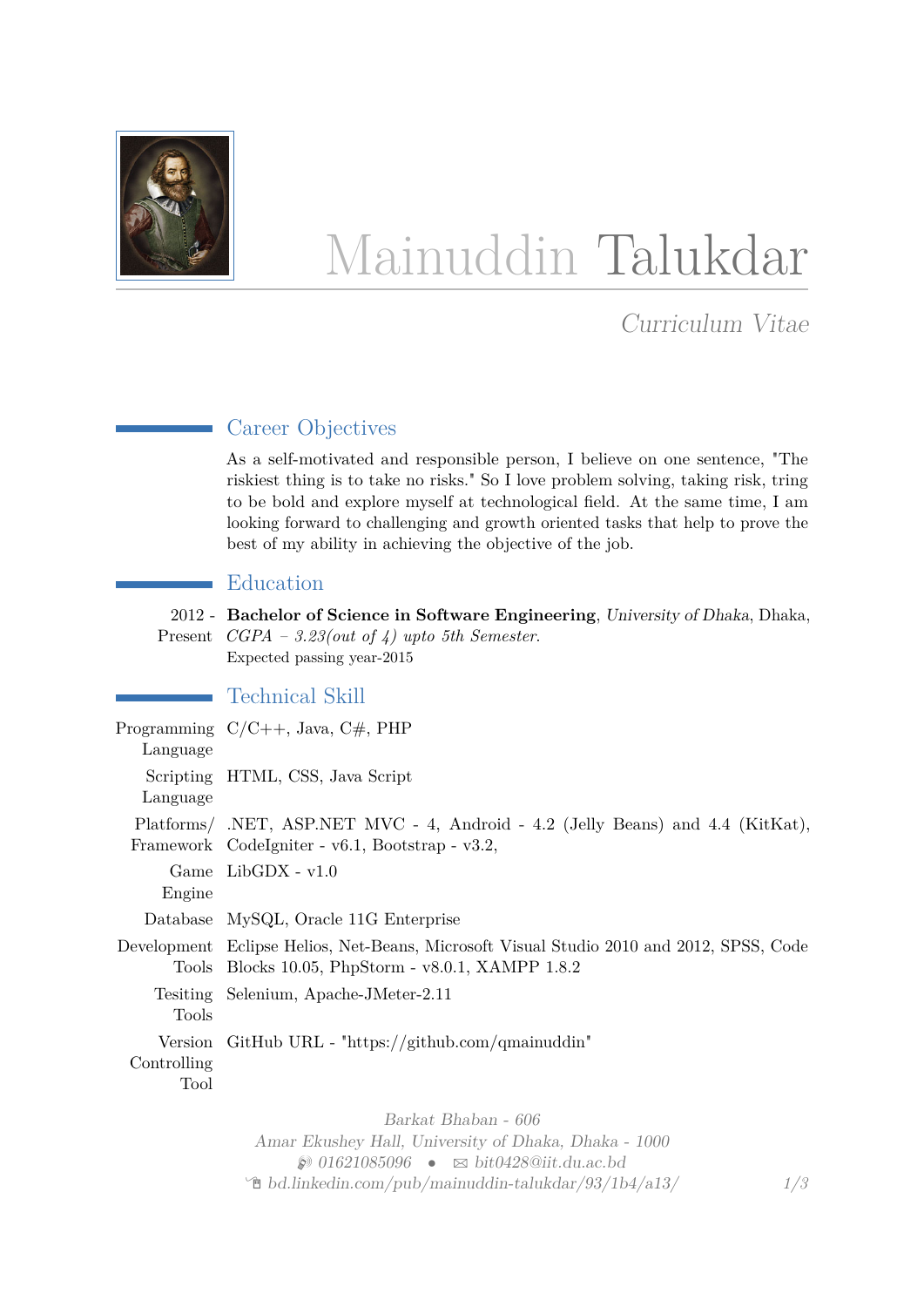| Solving     | Problem UVA - 52 URL - "uhunt.felix-halim.net/id/164673", LightOJ - 37                                                                                                                                                                                                |
|-------------|-----------------------------------------------------------------------------------------------------------------------------------------------------------------------------------------------------------------------------------------------------------------------|
|             | Concepts Structured Programming, Object Oriented Programming, Design Pattern and<br>Refactoring, Cloud Computing, Quality Assurance                                                                                                                                   |
|             | <b>Selected Projects</b>                                                                                                                                                                                                                                              |
|             | BLICA - Android based Car Game for Blinds                                                                                                                                                                                                                             |
| Description | It is an Android mobile phone based Car Gaming Sottware for Blinds. It assists<br>a blind by suggesting via voice information so that a user can move the car left<br>or right. I worked at this project as a group/team in our Software Project Lab -<br>$_{\rm II}$ |
|             | Technology Android - 4.2, LibGdx - 1.0                                                                                                                                                                                                                                |
|             | Role Requirement Analysis, Developer                                                                                                                                                                                                                                  |
|             | MapBook - Android Mobile App                                                                                                                                                                                                                                          |
|             | Description Still working on this project for Therap Java Fest - 2014                                                                                                                                                                                                 |
|             | Technology Android - 4.4, Google Map API                                                                                                                                                                                                                              |
| Role        | Designer, Developer                                                                                                                                                                                                                                                   |
|             | Web Portal for SWAN International Ltd                                                                                                                                                                                                                                 |
|             | Description Outsourcing based project for SWAN International Company and currently<br>working on it                                                                                                                                                                   |
|             | Technology PHP, CodeIgniter, Bootstrap, JS, Jquery, HTML, MySQL                                                                                                                                                                                                       |
| Role        | Requirement Analysis, Designer, Developer                                                                                                                                                                                                                             |
|             | Human Resource Management System (HRMS)                                                                                                                                                                                                                               |
| Description | It is a Web based application that solves one business problem. I worked in<br>this project as a group for perticipating in "StarUp DU Business process tool<br>competition"                                                                                          |
|             | Technology PHP, CodeIgniter, Bootstrap, JS, Jquery, HTML, MySQL                                                                                                                                                                                                       |
|             | Role Developer                                                                                                                                                                                                                                                        |
|             | <b>IIT Key Logger and Remote Viewer</b>                                                                                                                                                                                                                               |
| Description | Linux Kernel based program that stores Key stroke and send total file to the<br>remote system. I worked on it as a group in our Software Project Lab - I                                                                                                              |
|             | Technology $C++$ Linux Kernel API, $C++$ Socket API                                                                                                                                                                                                                   |
| Role        | Developer                                                                                                                                                                                                                                                             |
|             | Extra-Curricular Activities and Achievements                                                                                                                                                                                                                          |
| 2014        | Finalist at "Startup DU business process tool making competition" along with 2<br>other group members                                                                                                                                                                 |
| 2013        | Being selected and perticipated in ACM International Collegiate Programming<br>Contest Dhaka Regional                                                                                                                                                                 |
| 2013        | Took part in Quazi Azahar Ali programming contest in Bangladesh University<br>Barkat Bhaban - 606                                                                                                                                                                     |
|             | Amar Ekushey Hall, University of Dhaka, Dhaka - 1000                                                                                                                                                                                                                  |
|             | $\bullet$ 01621085096 $\bullet$ $\approx$ bit0428@iit.du.ac.bd<br>2/3<br>$\textcircled{f}$ bd.linkedin.com/pub/mainuddin-talukdar/93/1b4/a13/                                                                                                                         |